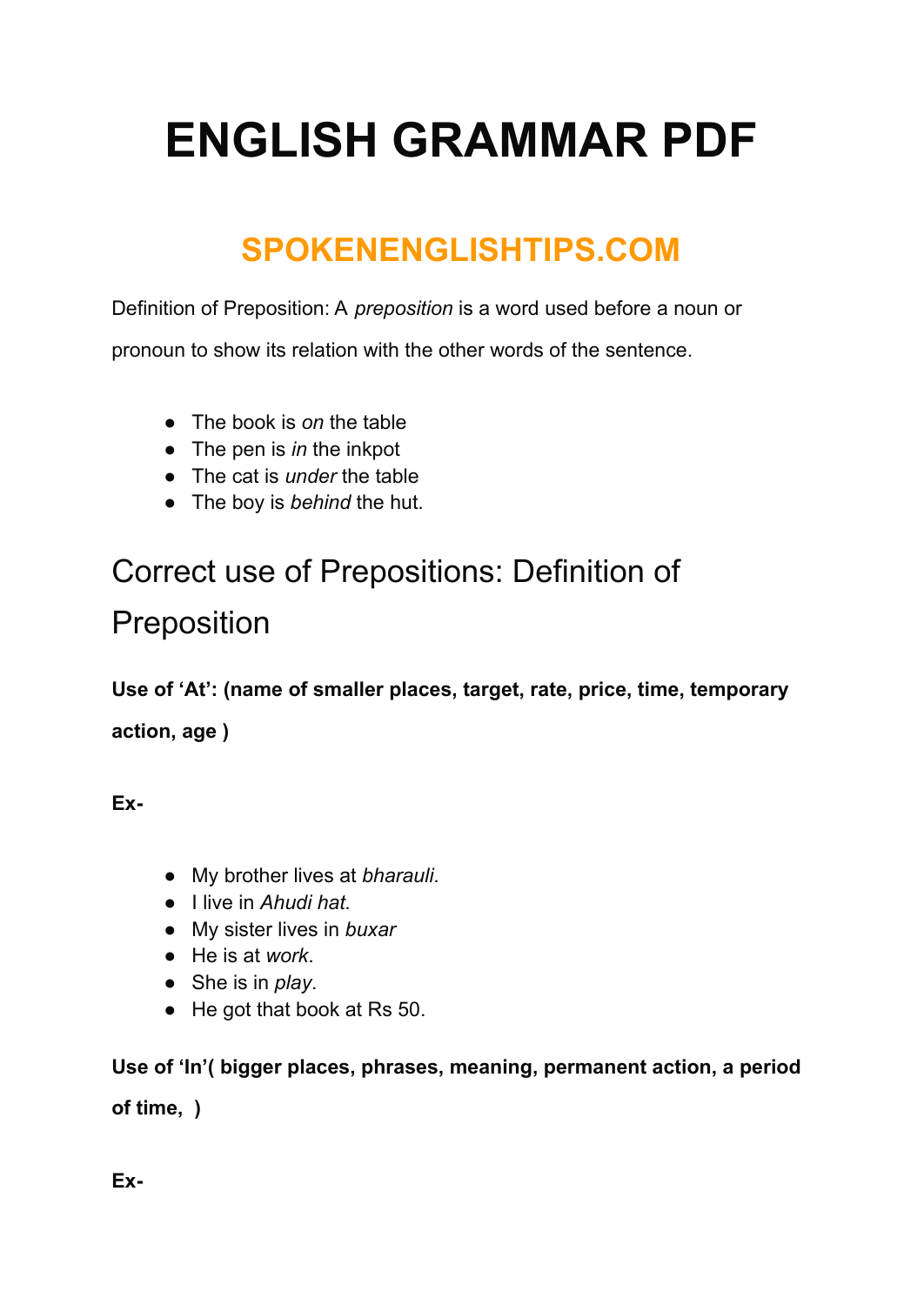- We live in India.
- India is in Asia.
- She lived in Uttar Pradesh
- Mr Thakur lives in Patna
- In the evening
- In the morning
- In the world
- In hospital
- He is in the navy
- $\bullet$  In a week

# **Use of Into: ( Into is used for motion inside anything, medium)**

- The frog fell into the well
- He jumped into the river
- The robbers broke into my house
- Translate into English
- Milk turns into curd
- Water turns into ice.

# **Use of 'On': ( For a surface of a thing, for a particular day or date )**

- There are 5 books on the table.
- He was carrying a suitcase on his head.
- The headmaster is sitting on a wheelchair.
- On Monday.
- On the same night.
- On holidav
- On television.
- On the radio

#### **Use of 'Between': ( Between is used for two persons or two things)**

- She was sitting between her husband and her father.
- Divide these mangoes between you and me.
- Contact us between 7 A.M and 7 P.M.
- $\bullet$  The batsman blew a whistle between the balls.
- There is a good relationship between each boy and the next.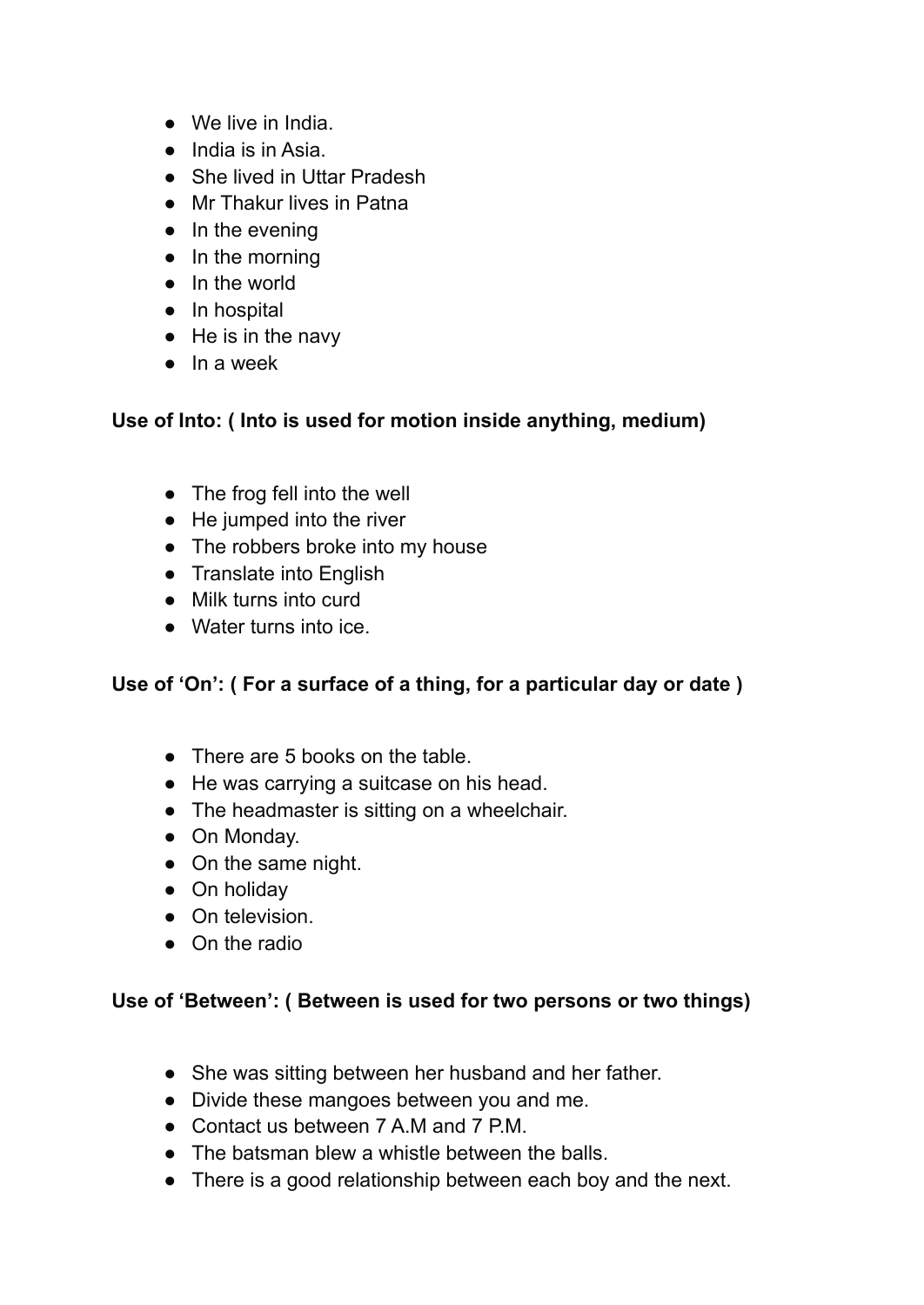# **Use of 'Among': ( Among is used for more than two persons or things )**

- Divide these mangoes among the children.
- Among the boys.
- Amongst our brothers.
- Among us.

#### **Use of 'Besides' and 'Besides':-**

#### **i) Besides is used for by the side of/ outside**

- Go and sit beside your father.
- The child was sitting beside the mother.

#### **ii) Besides is used for 'In addition to'**

- Besides Prity, all of the girls were present in the class.
- Besides the Ramayana, I have the Gita.
- Besides Urdu, I know English and Hindi.
- Besides a book, you have bought a notebook.

#### **Use of 'Above': ( Above is used for higher than or over )**

- The aeroplane is flying above the cloud.
- The kites rise above the cloud.
- There are above 50 students in the class.
- Mount Everest is 8848 metres above sea level.

#### **Use of 'Over':( above something without touching)**

- The clouds are over our heads
- The plane is flying the over the town
- English is spoken all over the world.
- Mr Ganguly is over forty.
- The college is over 4 P.M.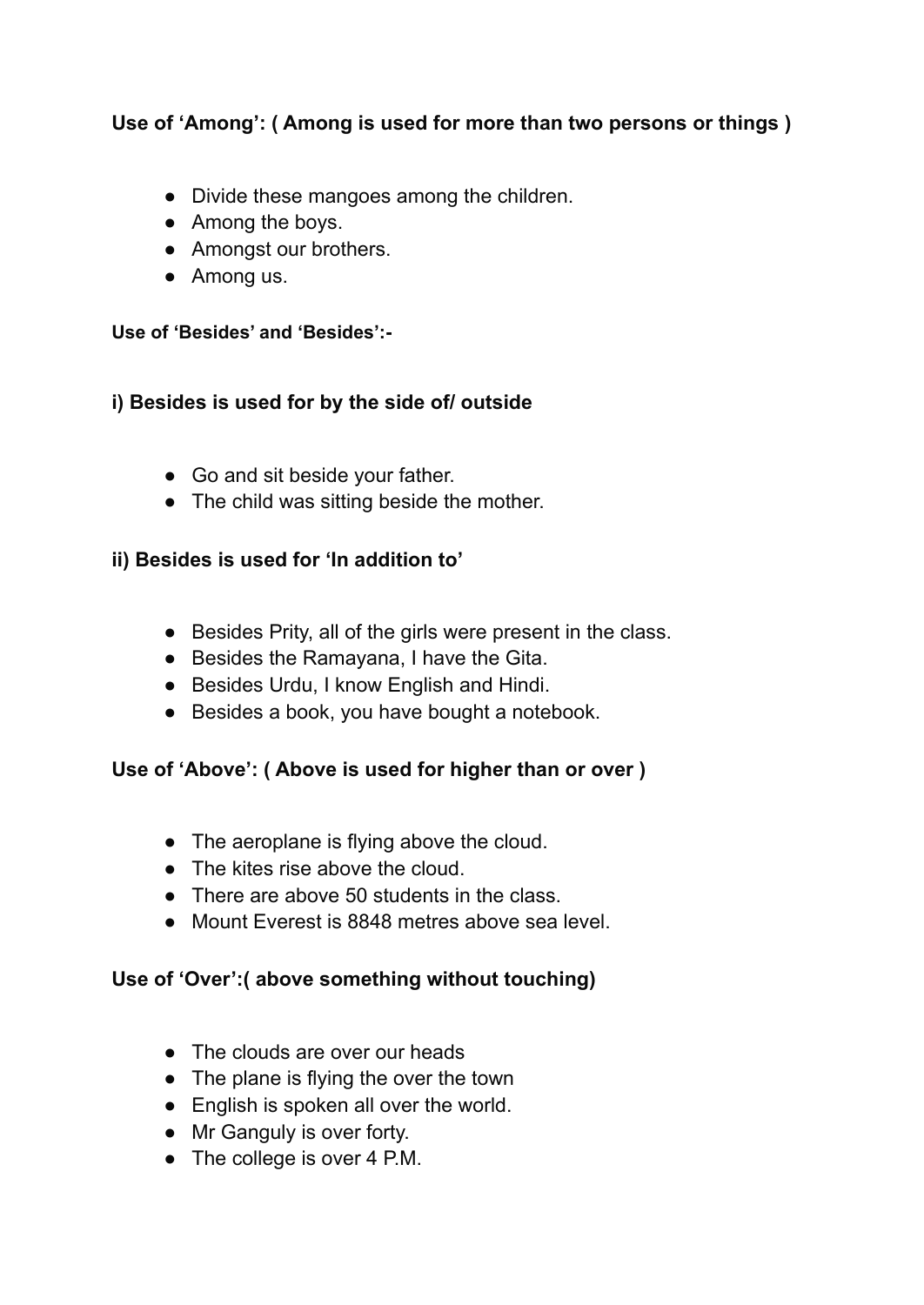# **Use of 'Upon': ( Upon is used for things in motion )**

- Once upon a time, Bat and Mongoose were great friends.
- The lion sprang upon the prey.

# **Use of 'Below': ( Below is used for lower than )**

- My father is below seventy.
- This work is below my dignity.
- $\bullet$  His income is below Rs 5000/- a month.

#### **Use of 'Under': ( on the ground, lower than (or covered by) something**

#### **else, less than )**

- The cat is sitting under the chair.
- A writer is under the publisher.
- The administration is under the government.
- She was underage.
- I have under rupees two hundred.
- The police arrested the terrorist under the warrant of the court.

# **Use of 'Beneath':( Beneath is used in the place of Under )**

● He was sitting beneath the tree.

#### **Note:-** There is no difference between *Beneath* and *Under*.

# **Use of 'Behind': ( Behind is used for "at the back of" )**

- My daughter was hiding behind the door.
- She was exactly behind me.
- He has left nothing behind him.
- Prity Gupta has left her footprints behind me.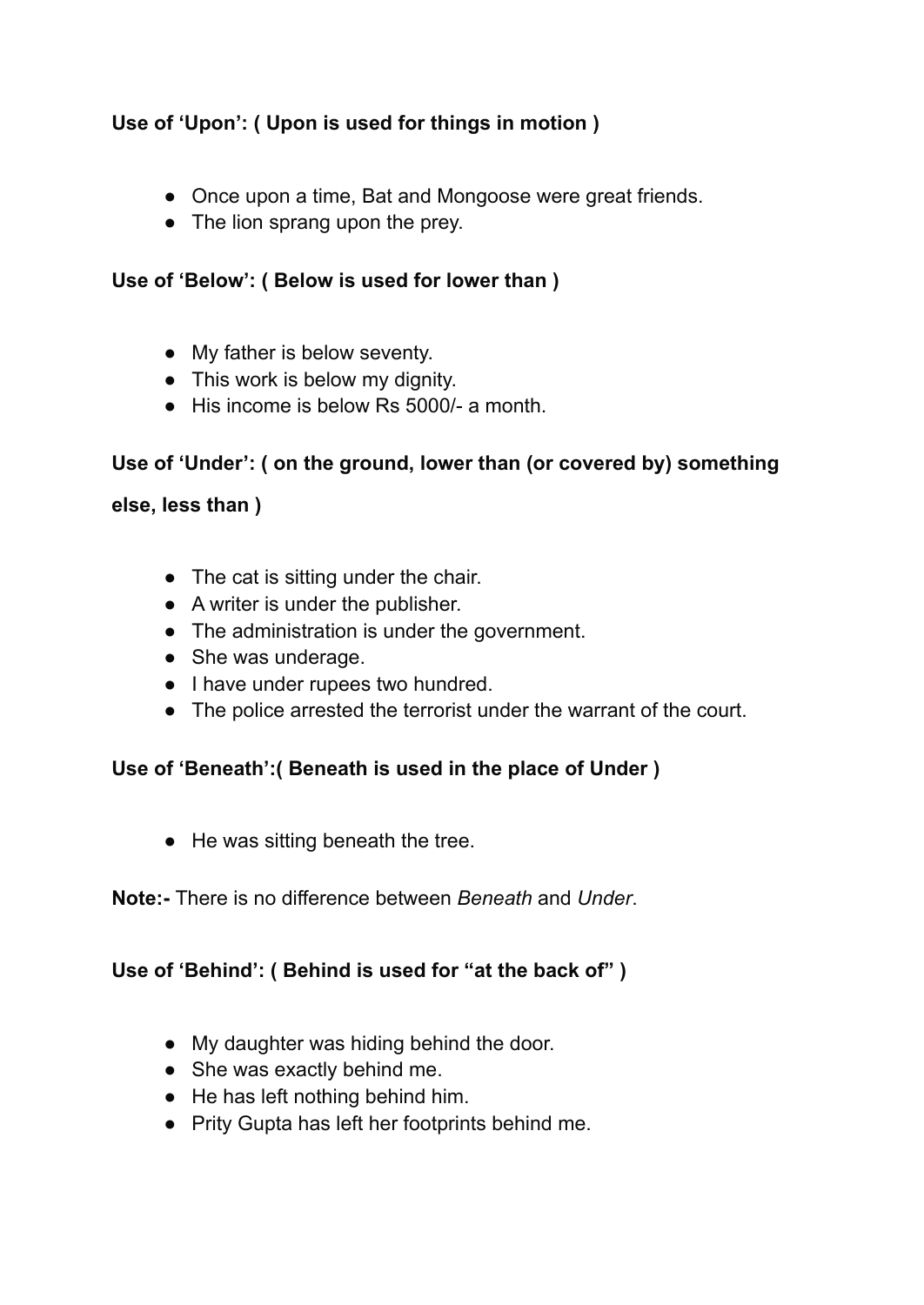**Use of 'By': ( By is used for From, any work done by someone, rate,**

**weight, measurement, during, passive voice, left or right of somebody**

**or something, in the sense of at the latest as well as in Phrases)**

- The child came and sat by her.
- The child came and sat beside her.
- Her village is by the river.
- Her village is beside the river.
- By cycle.
- By aeroplane.
- He goes to college by train.
- He travelled by night.
- The boy was bitten by the teacher.
- Apples are sold by the kilo.
- This room is 10.ft by 8.ft
- Silver is sold by the gram.
- Prity got a prize by hard work.
- By order.
- By cheque.
- By air.
- By road.
- By chance.
- By god.
- By mistake.

# **Use of 'Of': ( Of is used for From, '***ka, ke, ki***', about, origin/sources,**

# **quality also in some Phrases )**

- She died of fever
- Lam fond of music
- His wife is tired of work
- He died of grief. (*dukh*)
- He died of COVID-19
- Manish is one of my friends
- He has heard of that accident
- Do you know of me?
- Pandit Nehru came of a rich family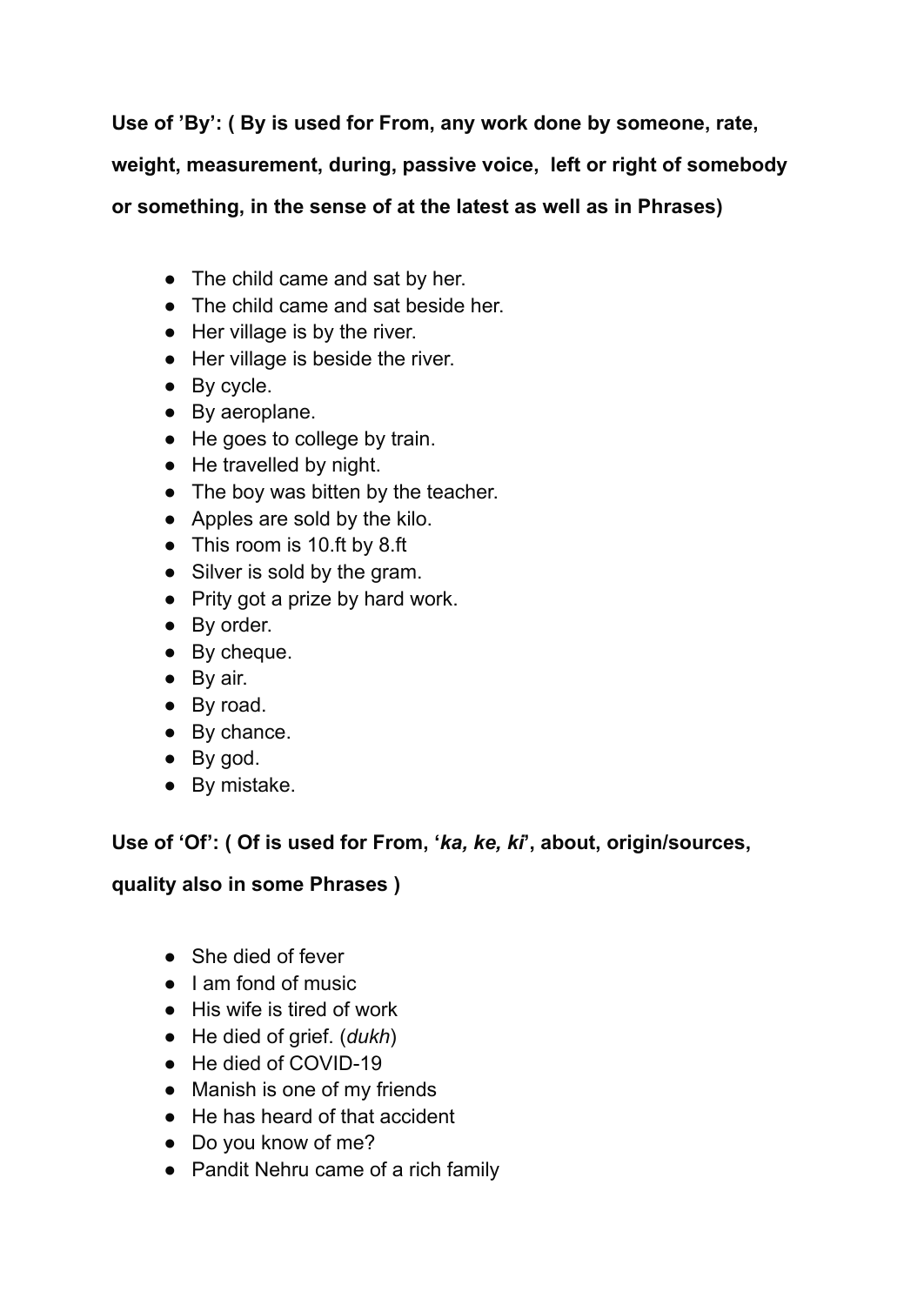- He died by violence
- This is the publication of K.K production
- What is the cause of murder?
- My brother-in-law is weak in understanding.
- I have eaten one of those apples
- Our publisher is a man of principle
- I lived in the house of Anand
- Chinki is blind of one eye
- Full of
- Sure of
- Short of money
- Worth of

#### **Use of 'Off': ( Off is used for At a distance from, far from, separation )**

- There was a village a little way off the sea coast.
- He put off his coat
- Switch off the phone

# **Use of 'till' and 'until':( till /until is used for Ending time )**

- $\bullet$  He works in the company from 7 a.m till 2 p.m
- He works in the factory at 6 a.m until 3 p.m
- My father-in-law will stay here until next Friday
- Her brother-in-law until stay here until next Friday

#### **Use of 'In front of'**

- There is a tree in front of my house
- There was a beautiful garden
- Manoj is standing in front of me in the queue
- Aviraj is standing before me in the queue
- There were around 50 students in the class

#### **Use of 'Around' and 'Round'**

1. **i) Around is used for here there, around us and many places**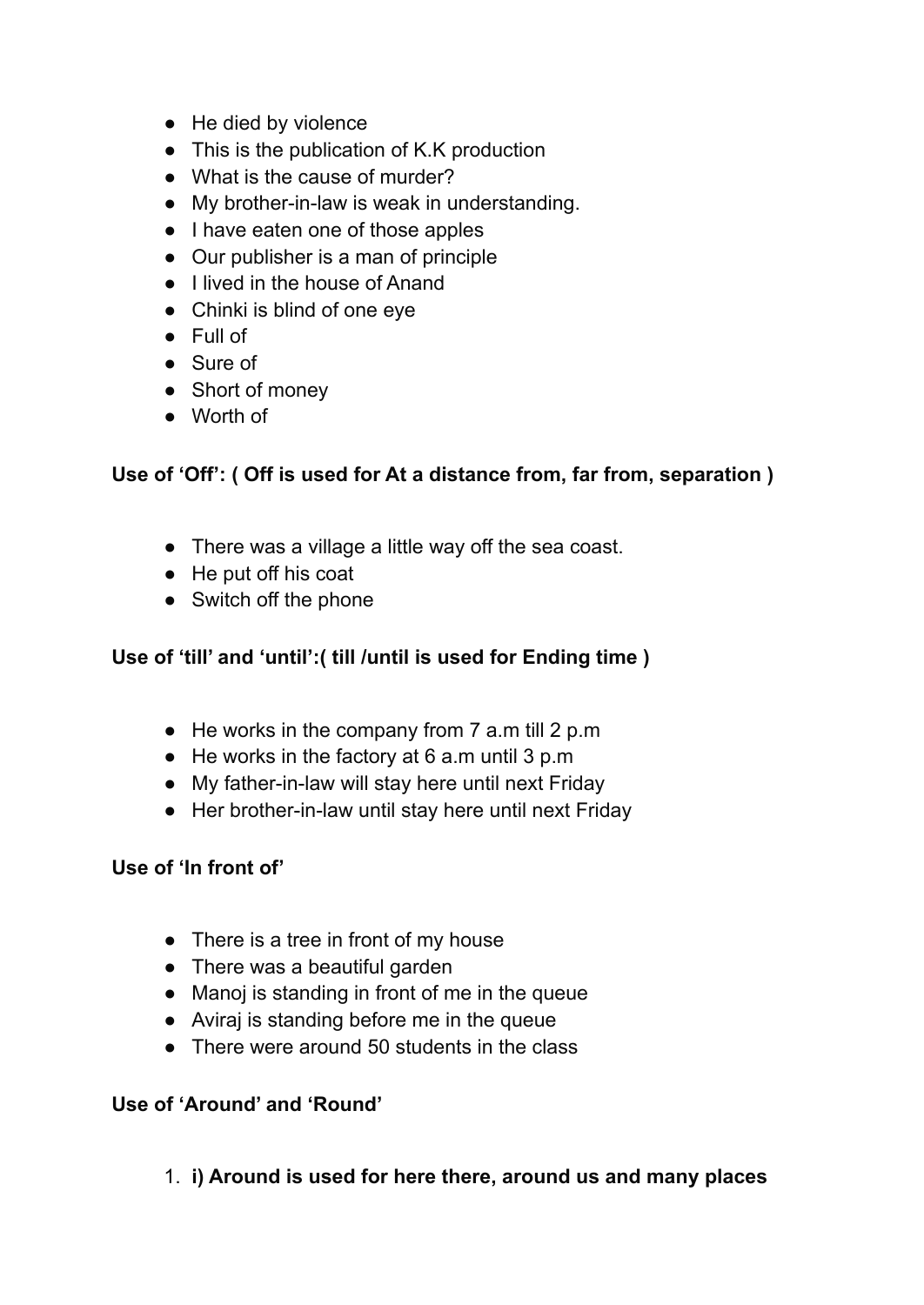- There were sitting around the garden
- We were wondering around the street
- Stop walking around and start working
- 1. **ii) Round is used for surrounding**
- We were sitting round the table
- The earth moves round the sun
- The whole world is round

# **Use of 'Amid' and 'Amidst': ( Amid/Amidst is used for in the middle of )**

- A beautiful girl was sitting amid/ amidst the young
- There was a small cottage amid/amidst the building

#### **Use of 'Up' and 'Down'**

- $\bullet$  He got up ask a question
- Prices of articles are still going up
- Stop writing the time is up
- Climb up here
- Walk up the road

| <b>Phrases</b> | <b>English meaning</b> | Hindi meaning  |
|----------------|------------------------|----------------|
| Up and down    | To and fro             | Idhar-udhar    |
| On the up      | Frank, sincere, honest | Imandar, sacha |
| Up with        | To raise               | uthana-ubhadna |

- The sun has gone down
- Jump down carefully
- Sit down, please
- $\bullet$  He was walking down the street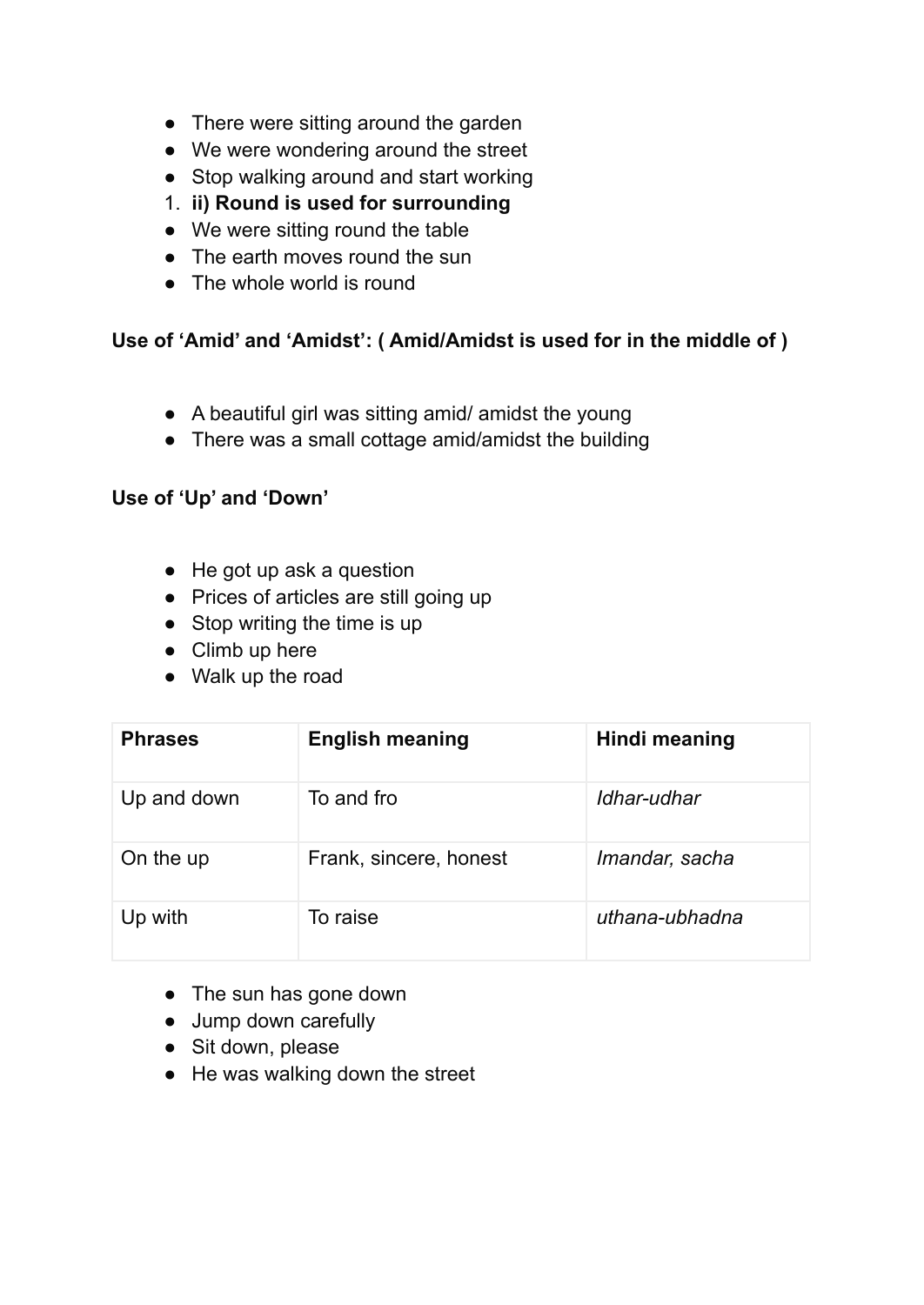| <b>Phrase</b>           | <b>English Meaning</b> | <b>Hindi meaning</b> |
|-------------------------|------------------------|----------------------|
| Bent down               | inclined               | Jhuka hua            |
| Down to the ground      | completely             | Purn rup se          |
| Down to the present day | Up to this day         | Aaj tak              |
| To get down             | To descend             | Utarna               |
| To hiss down            | To silence             | Chup karna           |

# **Use of 'through':( Through is used for One side to other, from beginning**

# **to the end and also in every part of )**

- $\bullet$  He knew it through a newspaper
- The bagger went through the market
- Can you see through glass?
- They got through the examination
- They went through many difficulties
- He was with me throughout the day

# **Use of 'Beyond':( Beyond is used for the further side of, after then,**

#### **except)**

- Don't go beyond the river
- There is a village beyond the street
- My uncle has nothing beyond his provident fund

# **Use of 'during':( During is used for In course of, a certain period of time )**

• The sun gives us light during the day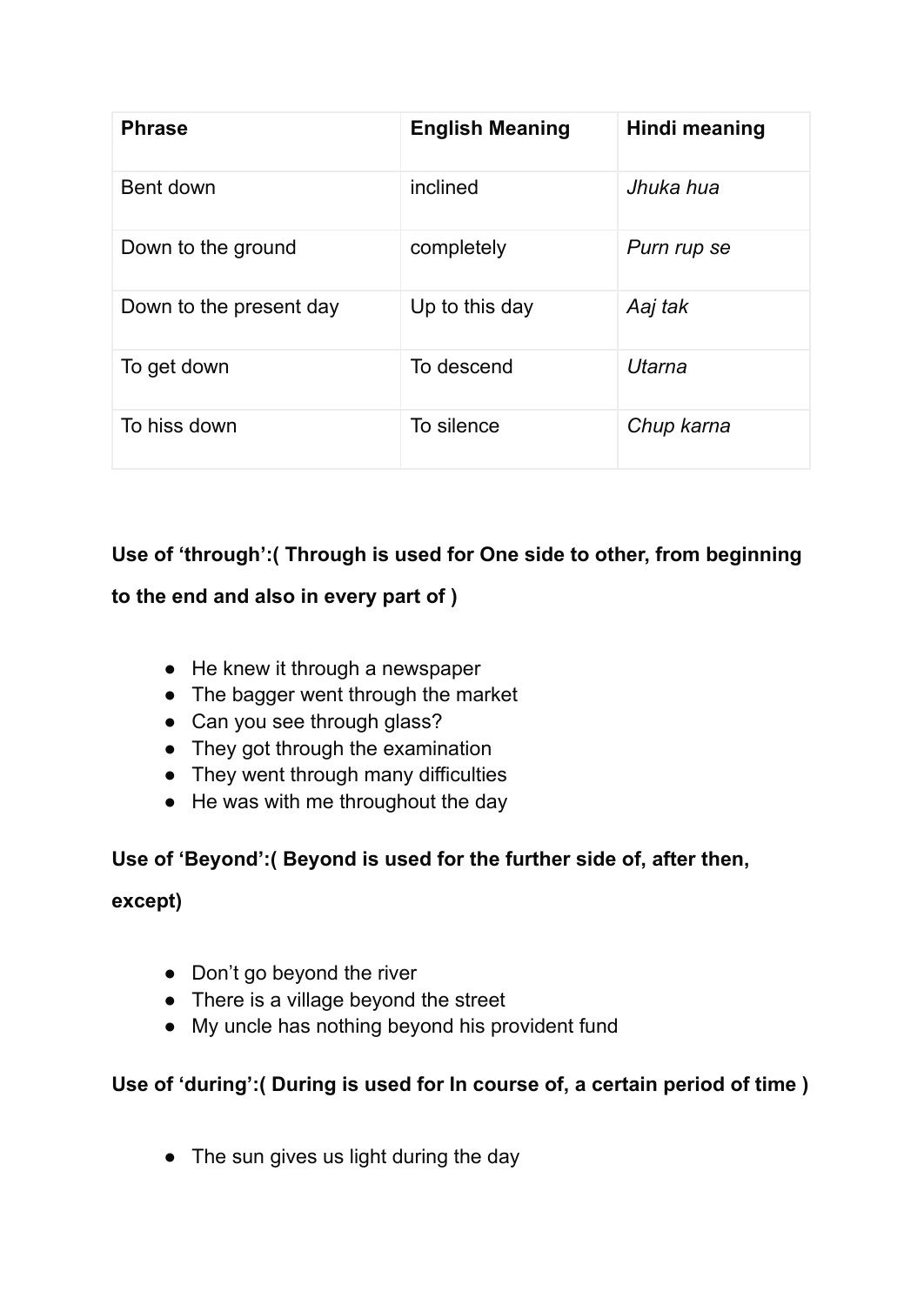- No buddy would talk during my discourse
- During the over
- During the meeting
- During the middle age
- During Diwali
- During the winter
- During the year
- During the dinner, he talked about the plan

# **Use of 'against': ( Against is used for contravention of "***ke virudh***",**

#### **opposite, on, adjoining and comparison )**

- The workers have acted against the orders of the director
- One should not go against the rule
- Sailing against the current is difficult
- It is difficult to paddle the cycle against the wind
- There is a ladder against the wall
- She is leaning against the chair
- The director knows nothing against my character

#### **Use of 'from'**

- He has come from Mumbai
- The wind blew from the south
- The fruits have fallen from this tree
- I attended the meeting from morning to evening
- $\bullet$  He will teach the students from 10 a.m.
- I left her from my childhood
- His beloved has been suffering from fever
- Curd is made from milk
- Furniture is made of wood.

#### **Use of 'Across': ( Across is used for on the opposite side of, from one**

#### **side to the other, on both sides )**

● My elder sister lives across the Gaga river.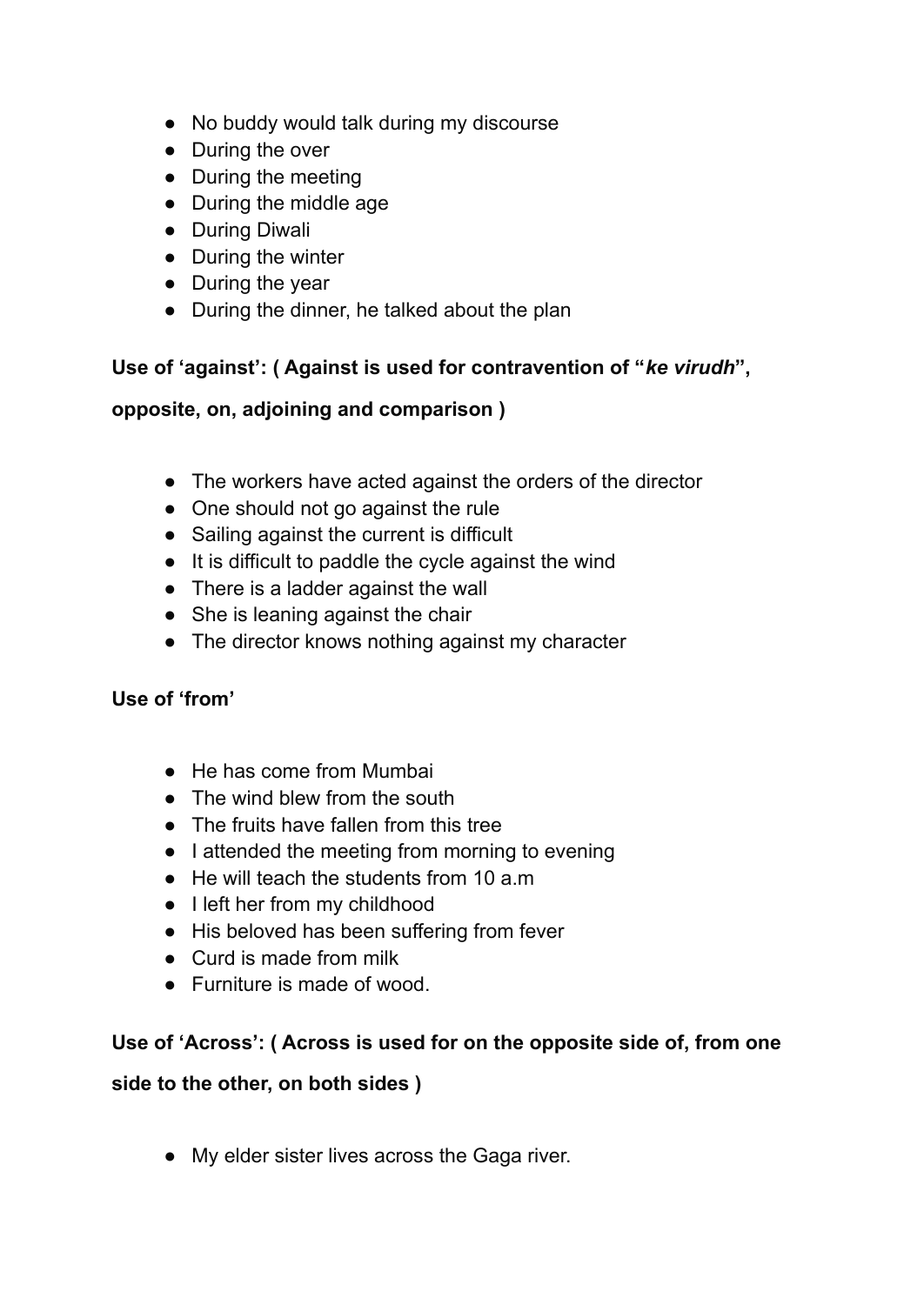- There were trees across the house.
- She was putting the shawl across her soldiers.
- There is a bridge across the river.

#### **Use of 'About'**

- She has doubt about his honesty.
- What do you know about this incident?
- It is at about 12 clocks.
- The college is six miles from my house.
- The books were lying about the office.
- A circle is drawn about a triangle.
- He is about to die.
- The election is about to begin.

#### **Use of 'Along':( Along is used for In the same line )**

- He was walking along the road
- Versha went to Malesia along with her husband

#### **Use of 'Before'**

- She was standing before the mirror
- The case was brought before the judge
- The patient had died before the doctor came.
- I take a meal before going to the market.
- I had breakfast before he came.

#### **Use of 'After'**

- He went there after one week.
- She went to college after 10 a.m.
- Sunday comes after Saturday.
- April comes after the march.
- These poems have been written after William Shakespeare.
- Day after day.
- Village after village.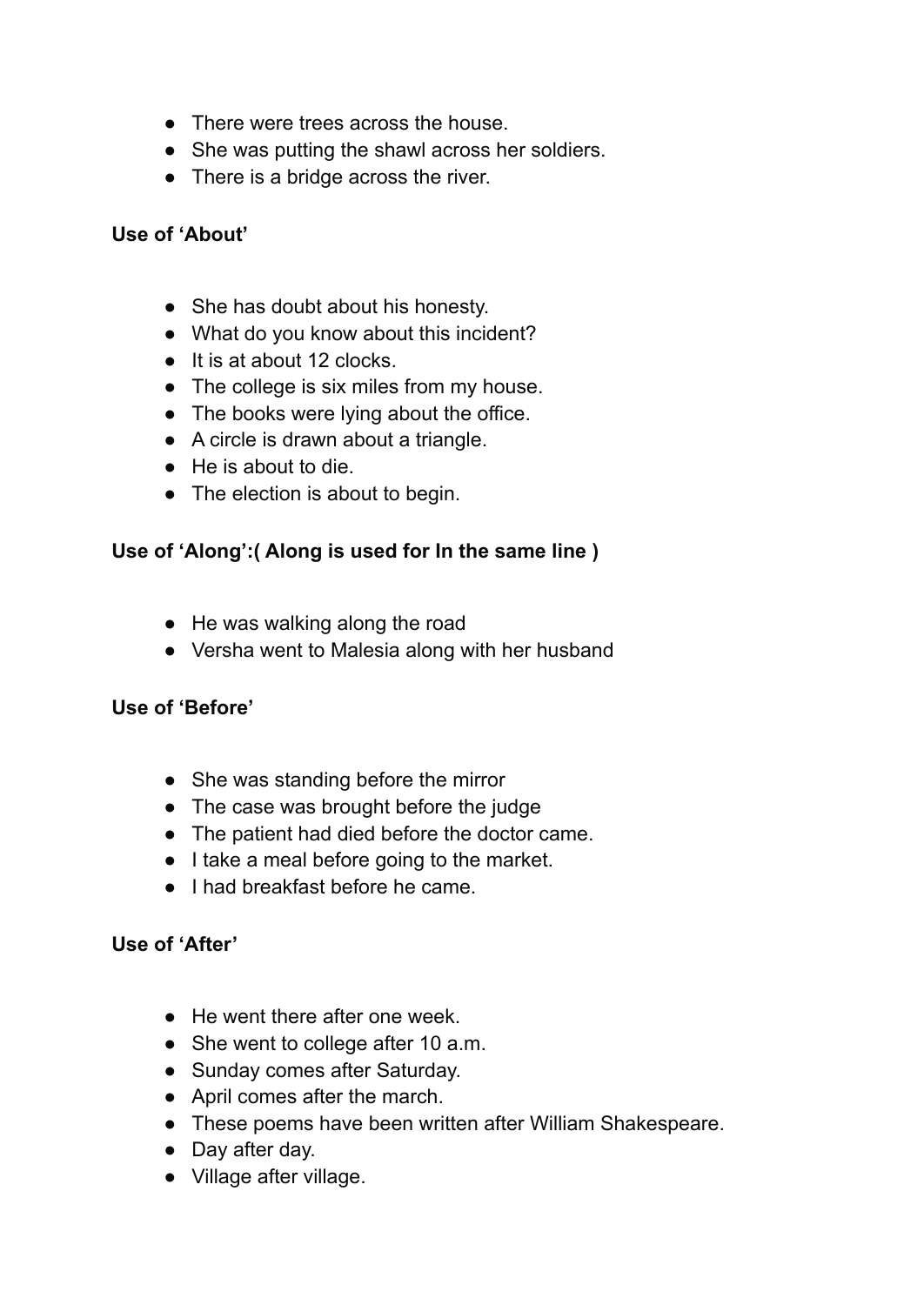- After that
- One after another

# **Use of 'With':( Use of With is for "***se, ke dwara, ke sath, sath-sath, ke*

# *rehte hue bhi, ke bawajood***" )**

- $\bullet$  He writes with a pen
- $\bullet$  He cuts the mango with a knife.
- Aviraj went to Shimla with his friend.
- A beautiful girl came with her lover.
- With all his wealth, he is unhappy
- With all his bad habit, he is a good person.
- The soldiers fought with courage.
- The boys were sitting in the class with patience.
- A gold with big blue eyes reads in her class.

# **Use of 'Without'**

- A woman cannot live without a man.
- We cannot survive without water.
- One cannot write without a pen.
- We cannot see without eyes.

#### **Use of 'Within'**

- I shall do it within an hour.
- He will come within this month.
- Buxar is within 5 km from my residence.

# **Use of 'Towards': ( Towards is used for ' In the direction of' )**

- He was going towards the university.
- She went toward college.
- My brother is kind towards college.
- My brother is kind towards the poor.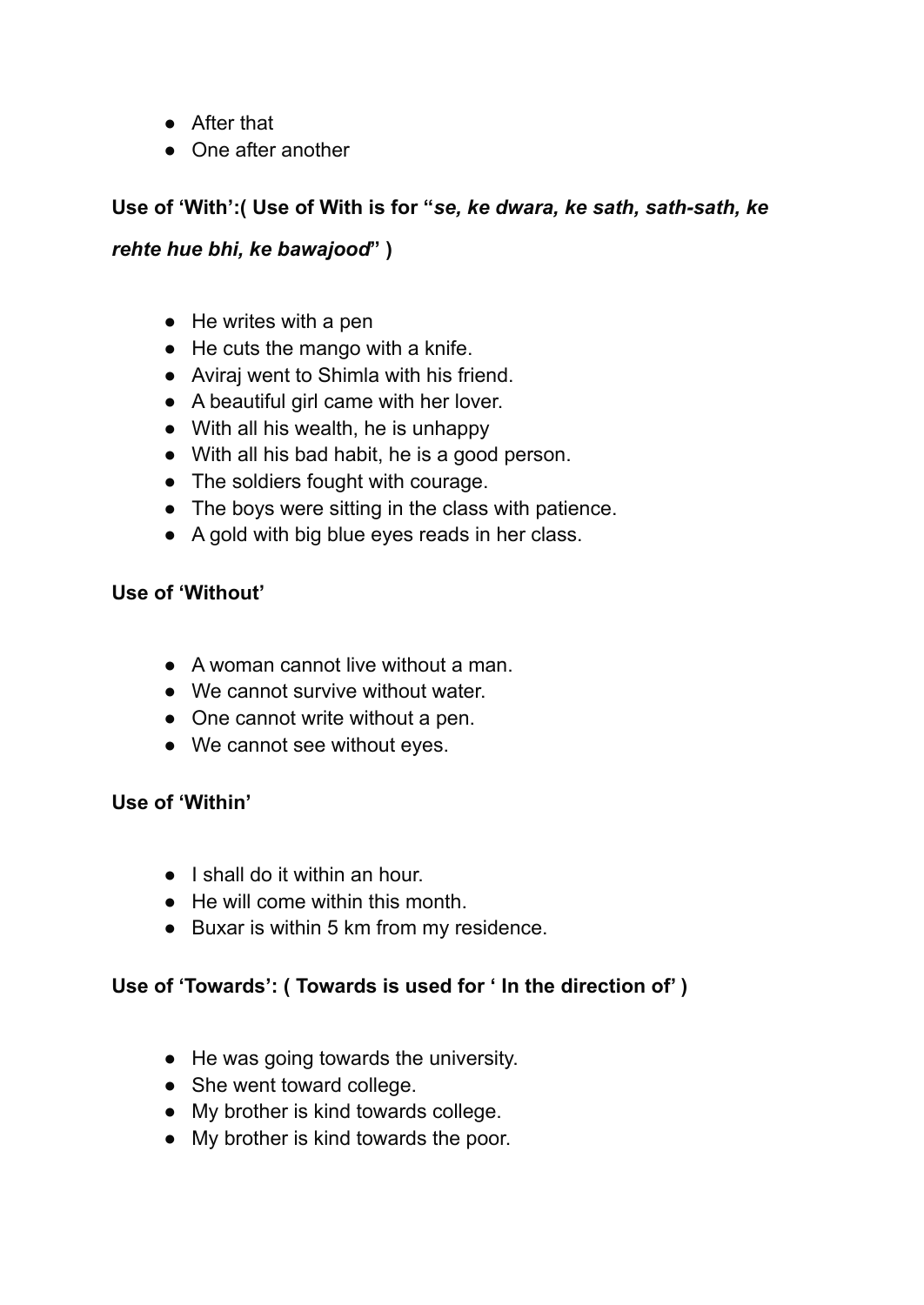# **Some important prepositional Phrases**

| <b>Prepositional Phrases</b> | Hindi Meaning           |
|------------------------------|-------------------------|
| <b>According</b>             | Ke anusar               |
| to                           |                         |
| At                           | Dusmani ke bhav ke sath |
| enmity with                  |                         |
| As                           | Ke Vishay me            |
| to                           |                         |
| <b>By</b>                    | Ke aadhar par           |
| virtue of                    |                         |
| <b>By</b>                    | Ki madad se             |
| force of                     |                         |
| <b>Because</b>               | Ke karan                |
| of                           |                         |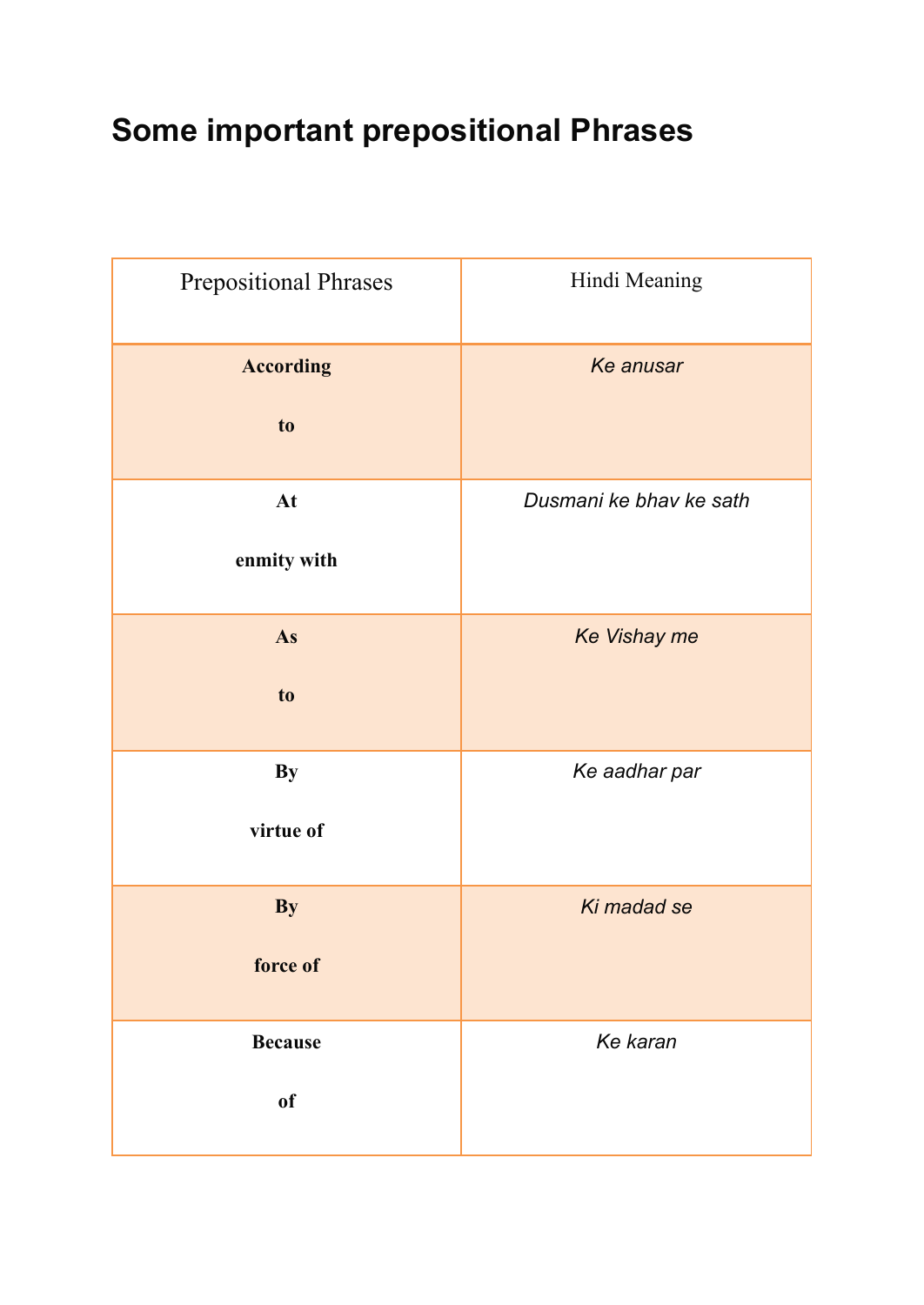| For<br>want to        | Ke abhav ke karan             |
|-----------------------|-------------------------------|
| For<br>God's sake     | Ishwar ke naam par            |
| For<br>fear of        | Ke bhay se                    |
| In<br>honour of       | Ke samman me                  |
| In<br>face of         | Ke virudh me/ ki upasthiti me |
| In<br>course of       | Ke dauran                     |
| In<br>connection with | Ke sambandh me                |
| In                    | Ke anukul                     |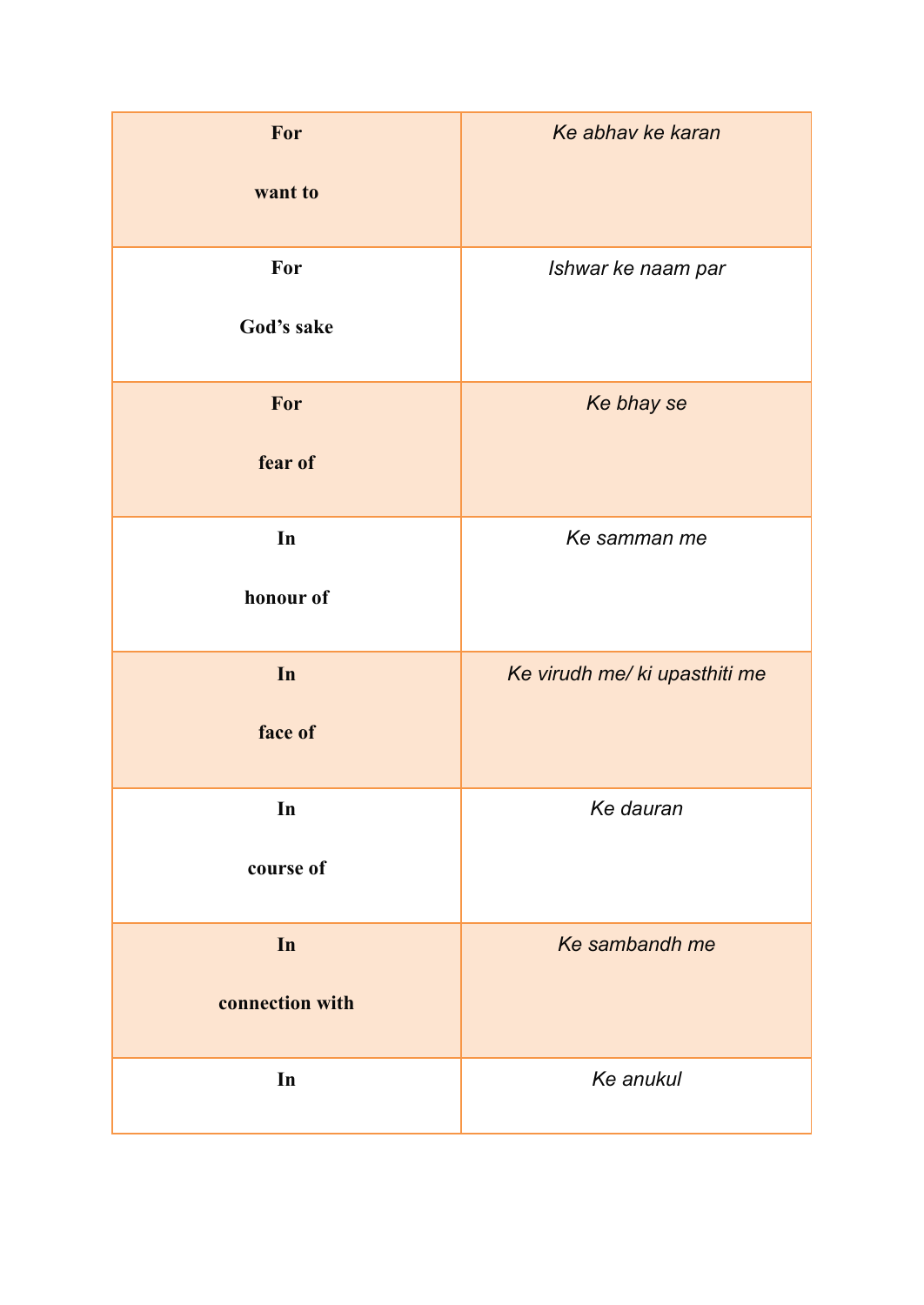| accordance with           |                              |
|---------------------------|------------------------------|
| In<br>opposition to       | <b>Ke virudh</b>             |
| In<br>point of            | Ke vichar se                 |
| In<br>order to            | Ke liye                      |
| In<br>the teeth of        | Visham paristhiti ke bawjood |
| In<br>view of             | Ke vichar se                 |
| With<br>reference to      | Ke sambandh me               |
| <b>With</b><br>respect to | Ke sambandh me               |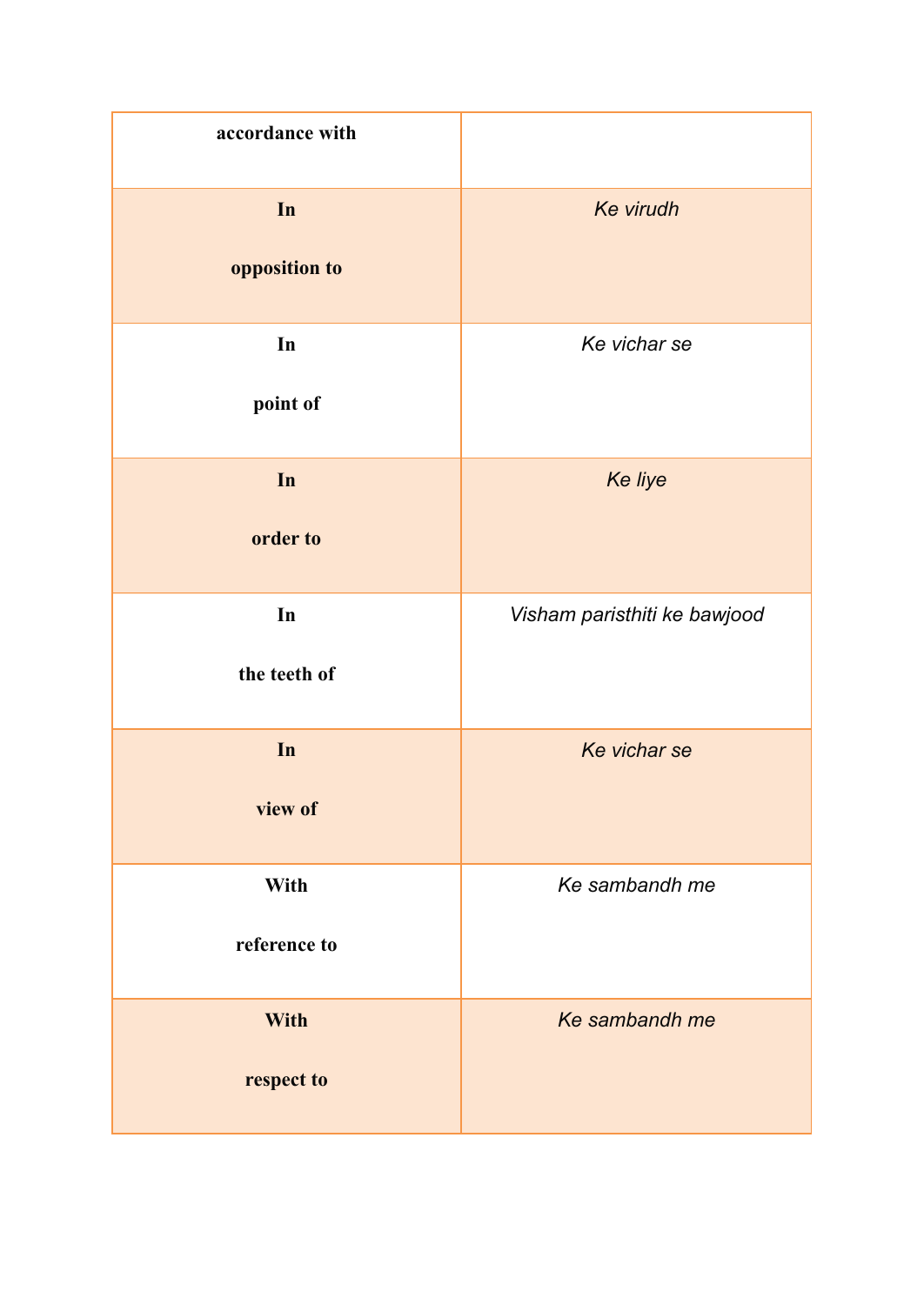| On<br>behalf of       | Kio oor se              |
|-----------------------|-------------------------|
| On<br>the eve of      | Ke awsar par            |
| On<br>the score of    | Ke adhaar par           |
| On<br>the point of    | <b>Ke karib</b>         |
| At<br>the bottom of   | Ke jad, nichle star par |
| At<br>home in         | nipun                   |
| <b>By</b><br>means of | Ke madhyam se           |
| By                    | Ke bagal me             |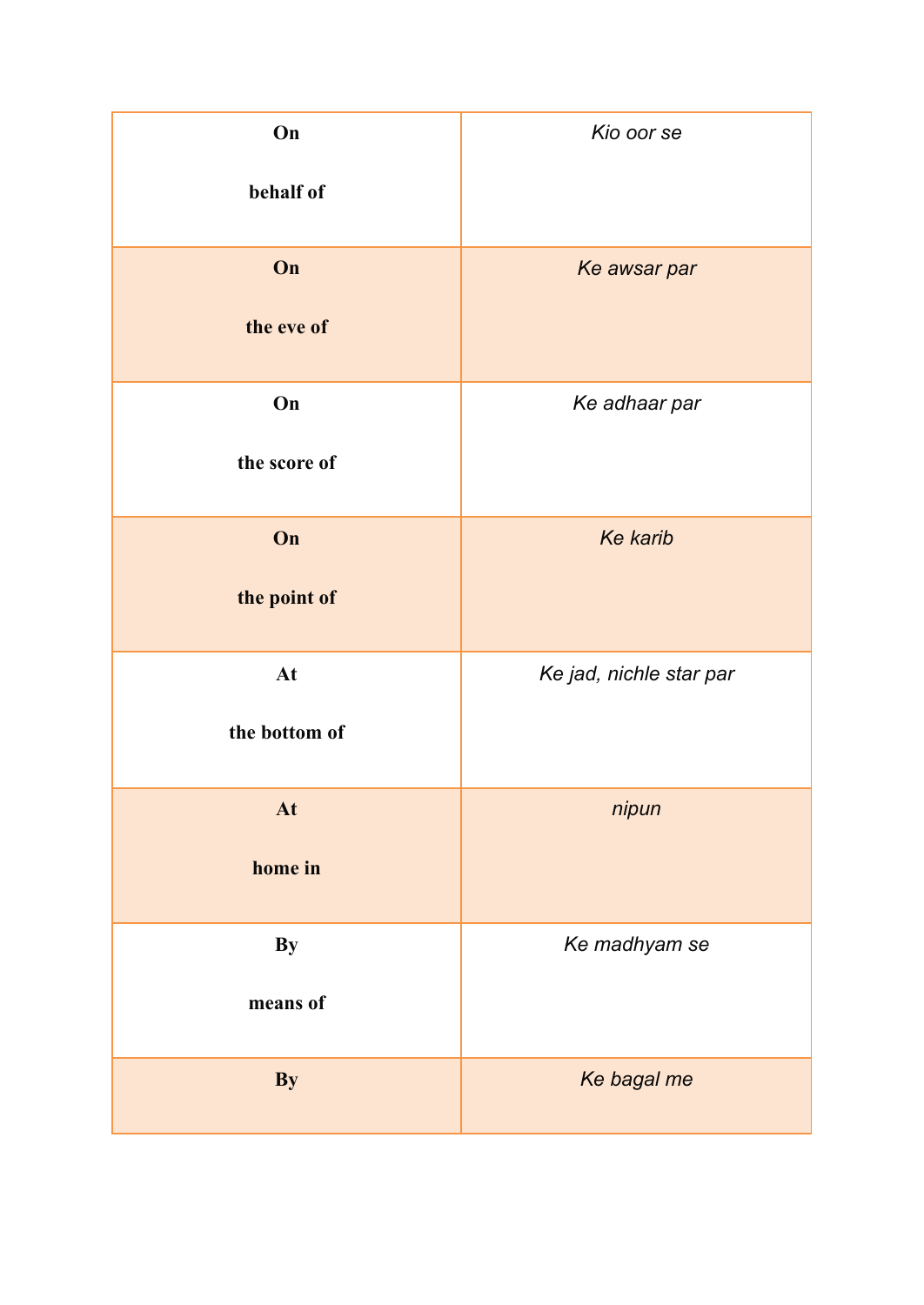| the side of           |                        |
|-----------------------|------------------------|
| For<br>the purpose of | Ke uddeshya se/ke liye |
| In<br>front of        | Ke samane              |
| In<br>favour of       | Ke pachh me            |
| In<br>defence of      | Ke bachav me           |
| In<br>consequence of  | Ke parinaam swarup     |
| In<br>cause of        | Ki stithi me           |
| In<br>spite of        | Ke baawjood            |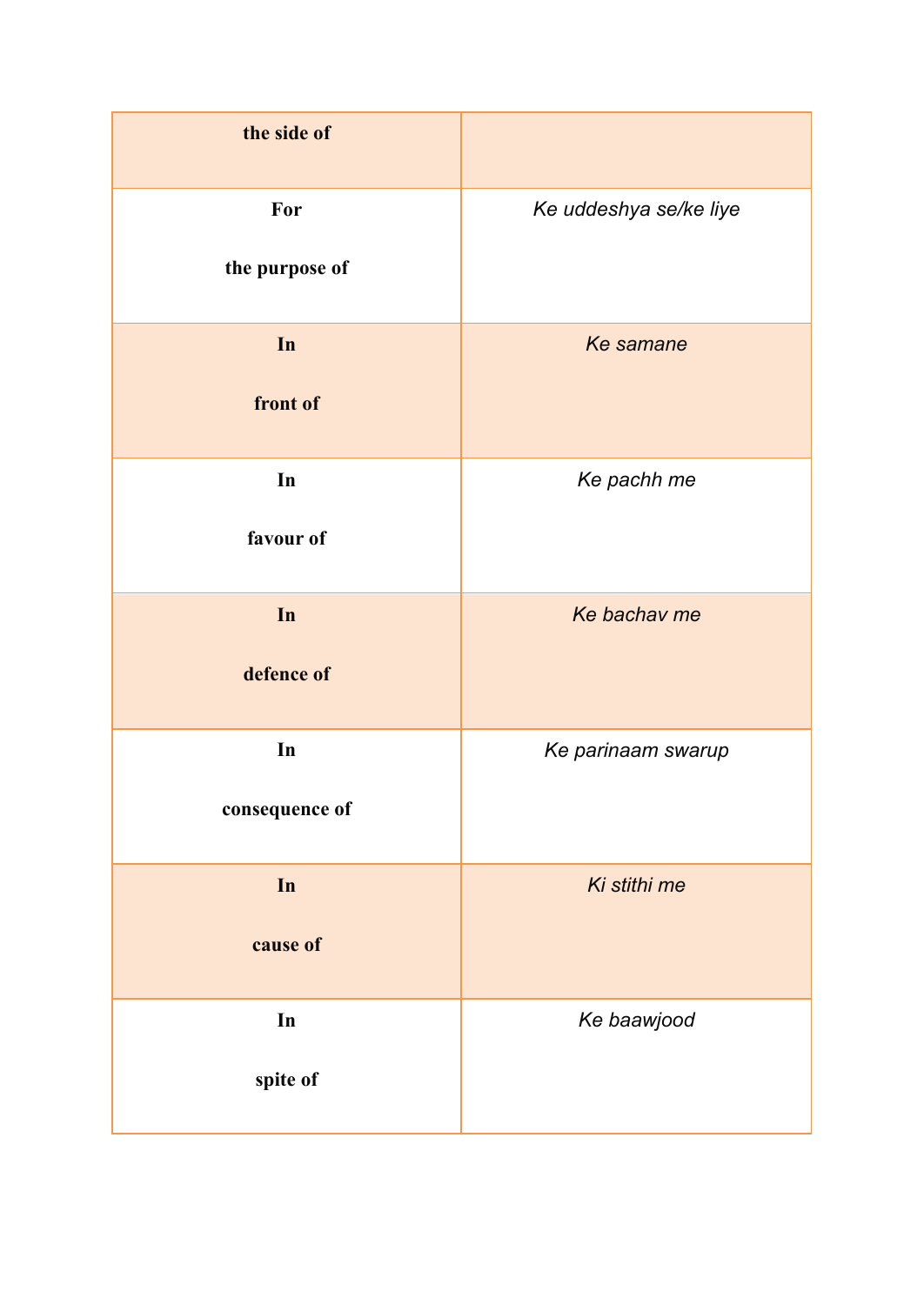| <b>Instead</b><br>of  | Ke badle me    |
|-----------------------|----------------|
| In<br>regard to       | Ke sambandh me |
| In<br>the event of    | Ki stithi me   |
| With<br>regard to     | Ke sambandh me |
| On<br>account of      | Ke karan       |
| On<br>the part of     | Ke hit me      |
| On<br>the patience of | Ke bahane se   |

Do you want to **speak like as native Speaker?**